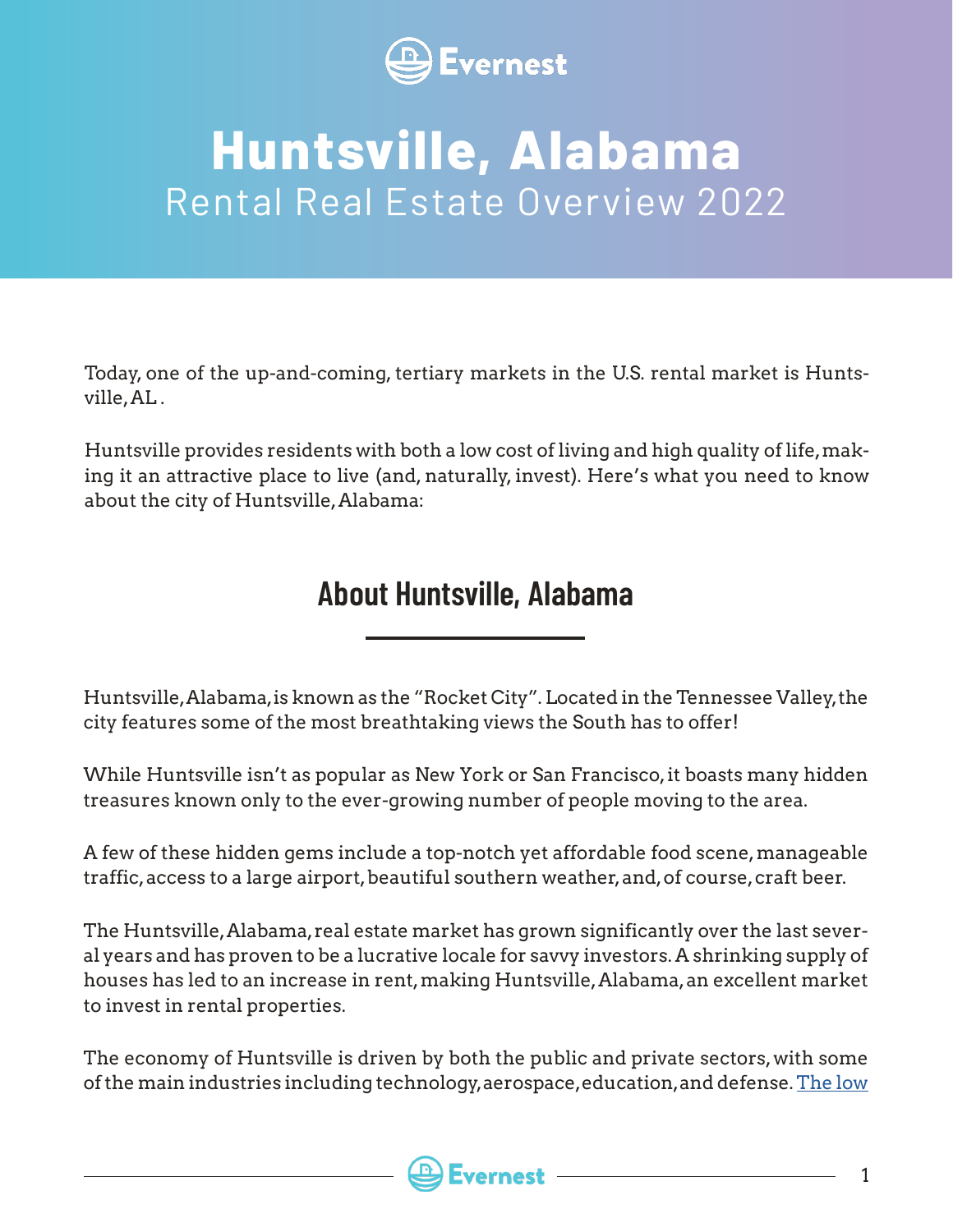[cost of living](https://huntsvillebusinessjournal.com/lead/2021/07/13/huntsville-gets-top-rankings-in-u-s-news-and-world-report/) and high quality of life in Huntsville make it an attractive place for remote workers to relocate, sending an influx of renters to Huntsville over the last couple of years. Additionally, the university system in Alabama provides the area with plenty of students looking for off-campus housing to rent.

The growing job market combined with the low cost of living is just part of the reason why Huntsville is a great place to invest in rental real estate. Evernest is here to help investors navigate the world of real estate and secure informed deals in the most attractive markets.



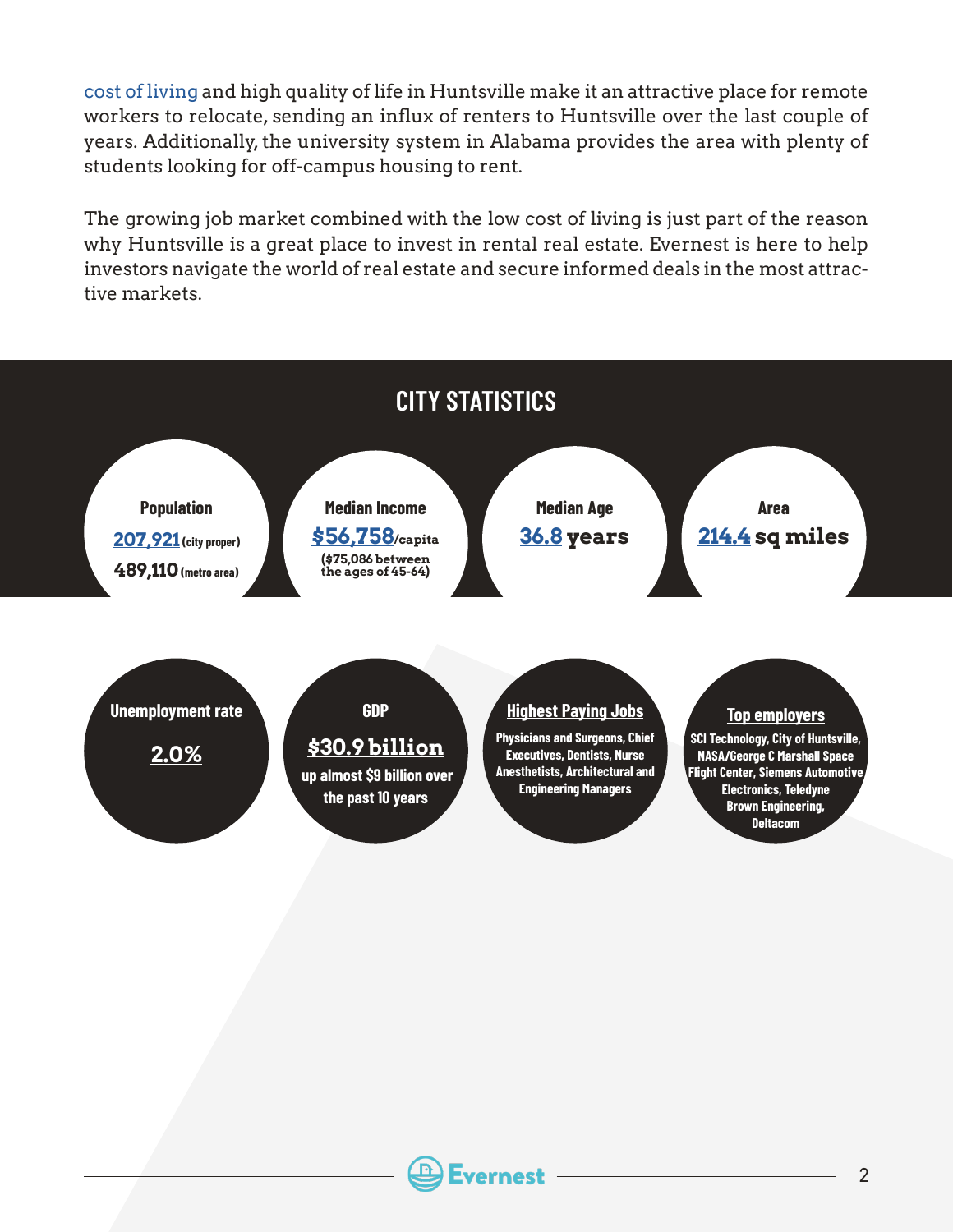

#### **HUNTSVILLE REAL ESTATE MARKET STATISTICS**

| 65<br>Neighborhoods<br>(making Huntsville the larg-<br>est community in Alabama)                                                                            | 647<br>Homes for sale<br>as of May 2022                        |                                 | <b>S300K</b> (\$270K in 2021)<br>Median List Price | <b>\$306K</b> (\$295K in 2021)<br>Median Sold<br><b>Home Price</b>             |
|-------------------------------------------------------------------------------------------------------------------------------------------------------------|----------------------------------------------------------------|---------------------------------|----------------------------------------------------|--------------------------------------------------------------------------------|
| <b>S148</b><br>Median Price per<br><b>Square Foot</b>                                                                                                       | 1.2<br>Sale-to-List<br><b>Price Ratio</b><br>1.2%<br>Homeowner | $17.8\%$<br>1-year Appreciation | <b>58 days</b><br><b>Median Days</b><br>on Market  | $10.9\%$<br><b>Rental Vacancy Rate</b><br><b>S1,105</b><br><b>Average Rent</b> |
| <b>Vacancy Rate</b><br>Rate<br>$1.0\%$<br>$10.44$ city center<br>4.14 outside city center<br>Foreclosure rate<br><b>Price-to-Rent Ratio</b><br>(as of 2021) |                                                                |                                 |                                                    |                                                                                |

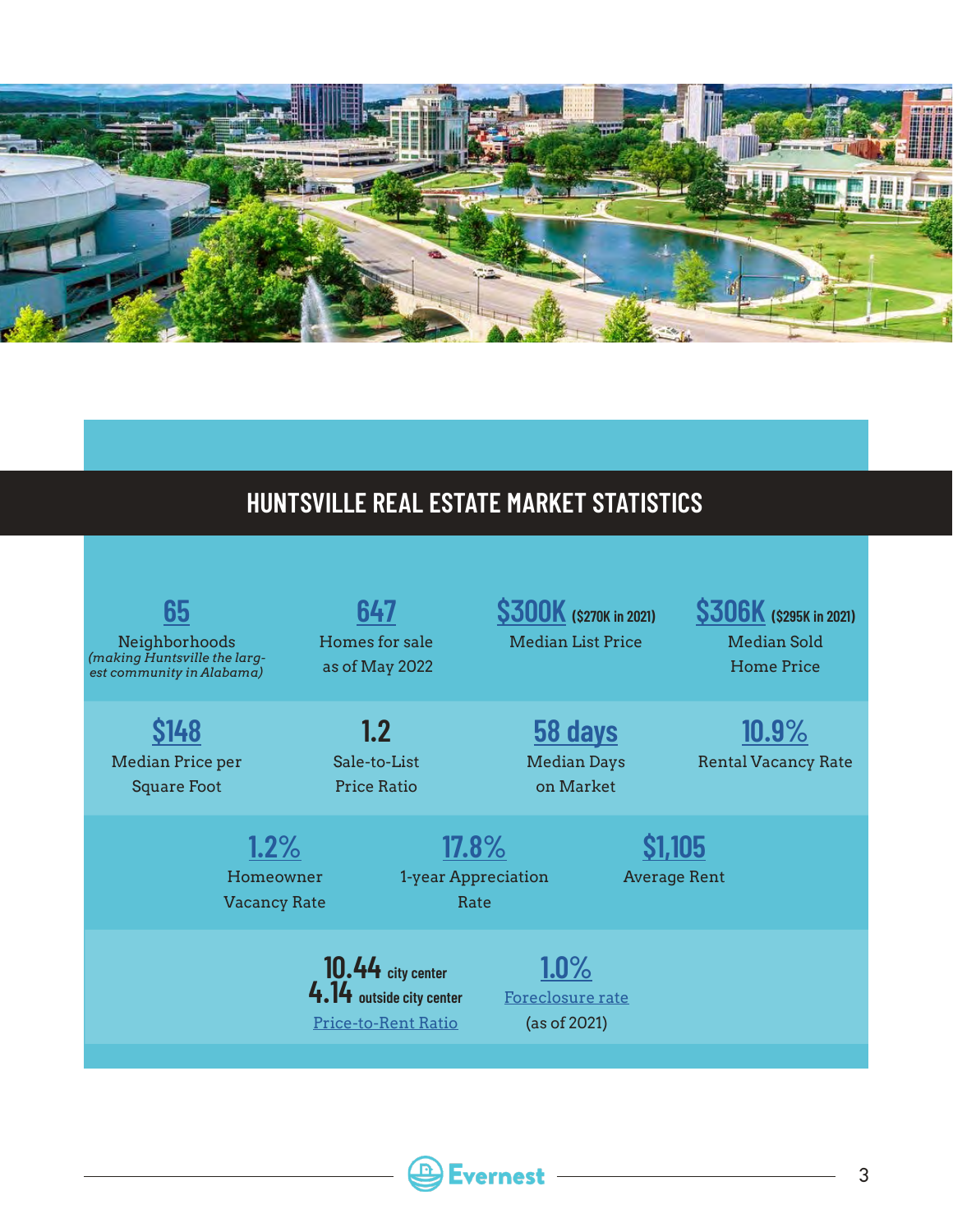#### **Most Expensive Neighborhoods**

| Neighborhood                       | <b>Median Listing Price</b> |
|------------------------------------|-----------------------------|
| Twickenham / Old Town              | \$1.1M                      |
| Greenwycke Village                 | \$659.0K                    |
| Providence                         | \$626.0K                    |
| Waltons Mountain / Jones Farm West | \$548.0K                    |
| Mountain Brook                     | \$515.0K                    |

#### **Least Expensive Neighborhoods**

| Neighborhood | <b>Median Listing Price</b> |
|--------------|-----------------------------|
| New Market   | \$292.5K                    |
| Trinity      | \$266.9K                    |
| Hartselle    | \$239.9K                    |
| Decatur      | <b>\$230.0K</b>             |
| Falkville    | \$149.9K                    |

The housing market all across the U.S. is seeing a minor decrease in activity due to an increase in interest rates, after 2021's extraordinary rush. This is a prime opportunity for investors with cash to start or continue making purchases.

While Huntsville saw some surge and cool-down with the changing market, home values have held steady in comparison to the overinflated prices in many other areas of the U.S. Combine this with Alabama's affordable cost of living and low property taxes, and you'll see why Huntsville is an ideal location for investors looking to expand their portfolios.

No matter the experience level, Huntsville is a great market for investors, and to make things even simpler, Evernest is here to provide investors with a team to help them along every step of the way.

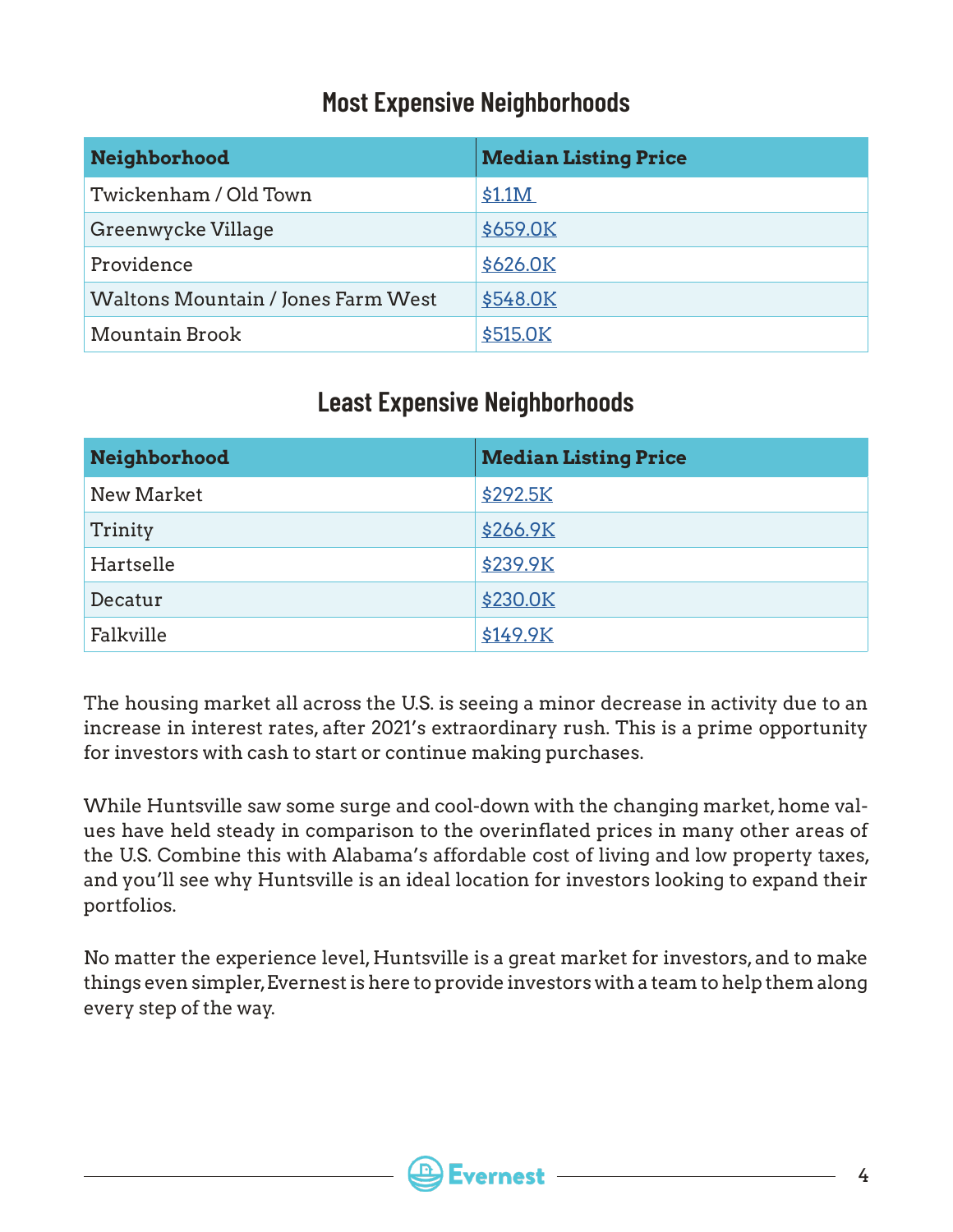#### **LOOKING FOR AN INVESTOR-FRIENDLY AGENT?**

From gaining access to off-market deals, to building a team, to knowing the right rental rates, purchasing properties in a new market can be tough as an investor. That's why we started Evernest Brokerage.

Invest in [some of the best real estate markets](https://www.evernest.co/locations/) in the United States without needing to be the expert. Working with Evernest's in-house brokerage team of investor-friendly Real Estate Agents is the simplest way to build a local team and grow your rental portfolio.

It's simple. Visit our website, pick your market, fill out the form and a member of our team will get back to you within 24 hours.





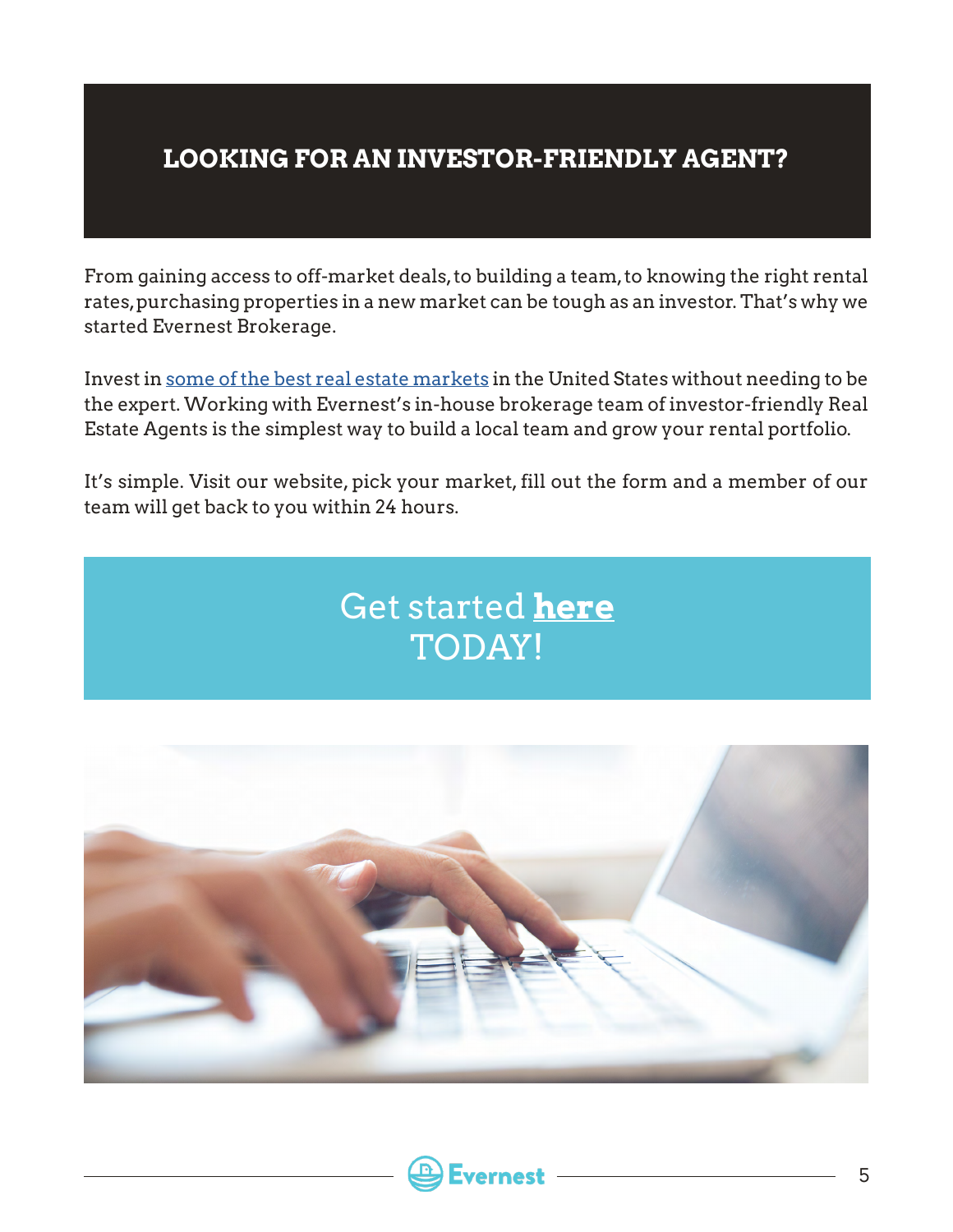### **FOUR REASONS** TO INVEST IN HUNTSVILLE REAL ESTATE





#### IDEAL RENTAL MARKET

Huntsville's number of jobs has [increased](https://www.millionacres.com/real-estate-market/articles/7-smaller-towns-worth-your-investment-dollars/) 13.4% over the last five years. However, building permits have been down [since](https://www.millionacres.com/real-estate-market/articles/affordable-housing-crisis-and-opportunity-it-presents-real-estate-investors/) [2018](https://www.millionacres.com/real-estate-market/articles/affordable-housing-crisis-and-opportunity-it-presents-real-estate-investors/). This has led to increased demand for housing in Huntsville, meaning that investors can look forward to competitive rental prices.

Rent rates in Huntsville have grown and the down entitled, which is a good have grown that the local part of the local rate growth. by [15.2%](https://www.point2homes.com/US/Average-Rent/AL/Huntsville.html) in the last year alone, and economic forecasts [predict](https://www.noradarealestate.com/blog/huntsville-al-real-estate/) rates will continue to rise in the coming years.

This demand is partially due to the large number of student renters from Alabama A&M and the University of Alabama in Huntsville. Even as developers scramble to erect new properties for sale, residents of Huntsville need a place to stay.

The city's growth shows no signs of slowing down either, which is a good sign for

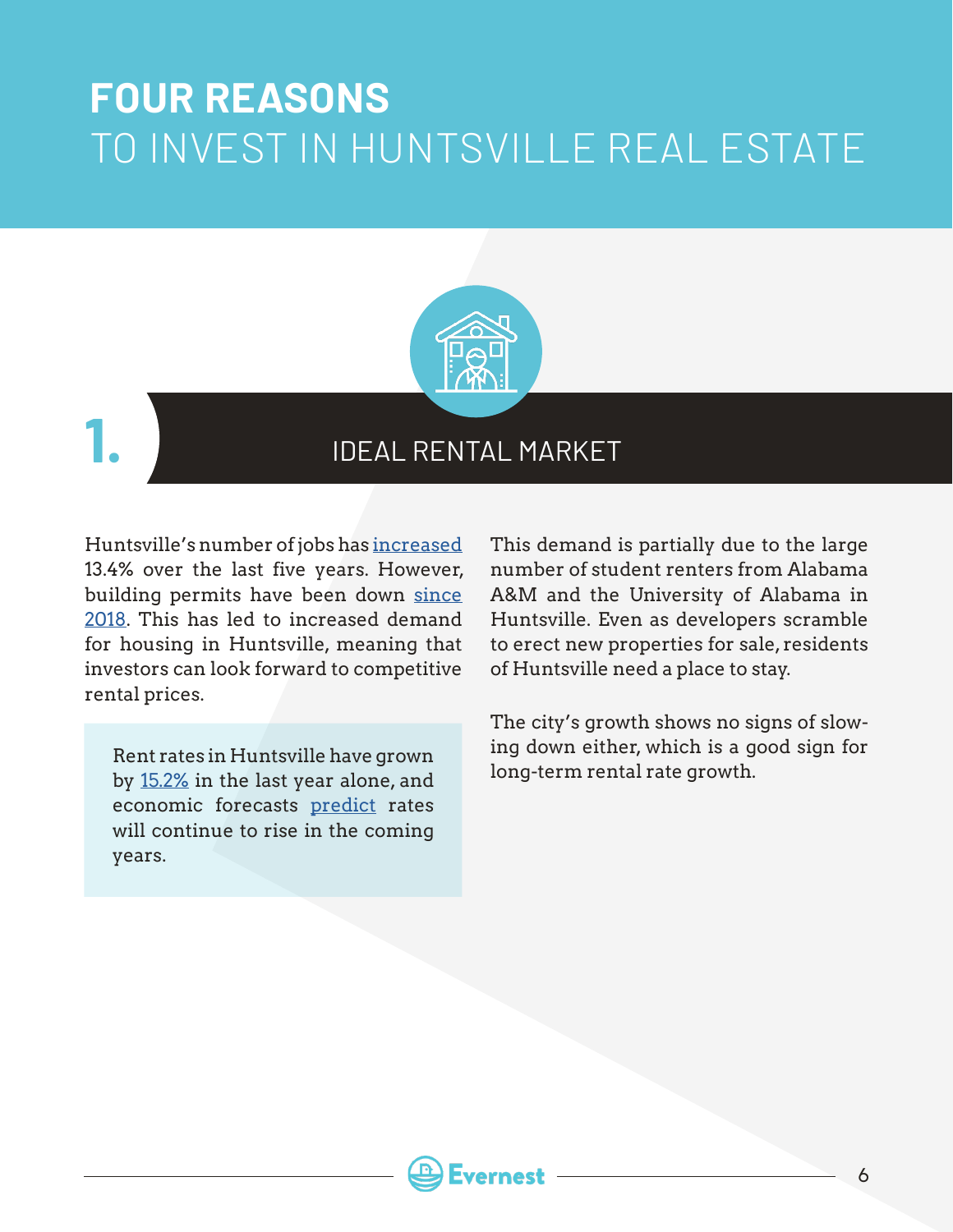

# **2.**

#### QUALITY OF LIFE

Huntsville provides many of the amenities of city life and its unique small-town charm. Live music, restaurants, and shopping can all be found downtown, while the quiet countryside is only a few miles away. [Forbes](https://www.forbes.com/places/al/huntsville/?sh=75bba5e4c300) ranks Huntsville as one of the best cities for business and careers, and every year more people come to Huntsville to increase their quality of life.

[U.S. News](https://realestate.usnews.com/real-estate/slideshows/25-best-places-to-live-in-the-us?slide=24) ranks Huntsville as the #3 out of the top 25 best places to live in the United States. This report looked at cities based

on the number of jobs, cost of living, and quality of life, among other factors.

Because of Huntsville's steady job market amid the unemployment concerns since 2020, the city jumped from #15 to #3 on the U.S. News list in a single year!

In addition, Huntsville has been ranked #24 in a list of the [most highly educat](https://wallethub.com/edu/e/most-and-least-educated-cities/6656)[ed cities](https://wallethub.com/edu/e/most-and-least-educated-cities/6656) in America, according to WalletHub.



# **3.**

#### AFFORDABILITY

The Freddie Mac House Price Index [\(FM-](http://www.freddiemac.com/research/indices/house-price-index.page)[HPI\)](http://www.freddiemac.com/research/indices/house-price-index.page) shows that Huntsville home prices have increased consistently and predictably concerning inflation. A healthy real estate market has strong demand from tenants and a steady increase in home prices, and Huntsville has both.

Investors can expect to get a good bang for their buck when investing in Huntsville, as the price per square foot remains reasonable.

The city's affordability also brings young people, families, and retirees to the area, which means renters aren't hard to find.

The best part? The State of Alabama boasts the *second-lowest property taxes* in the entire nation, so an investment in Huntsville comes with less yearly cost than many other locations in the U.S.

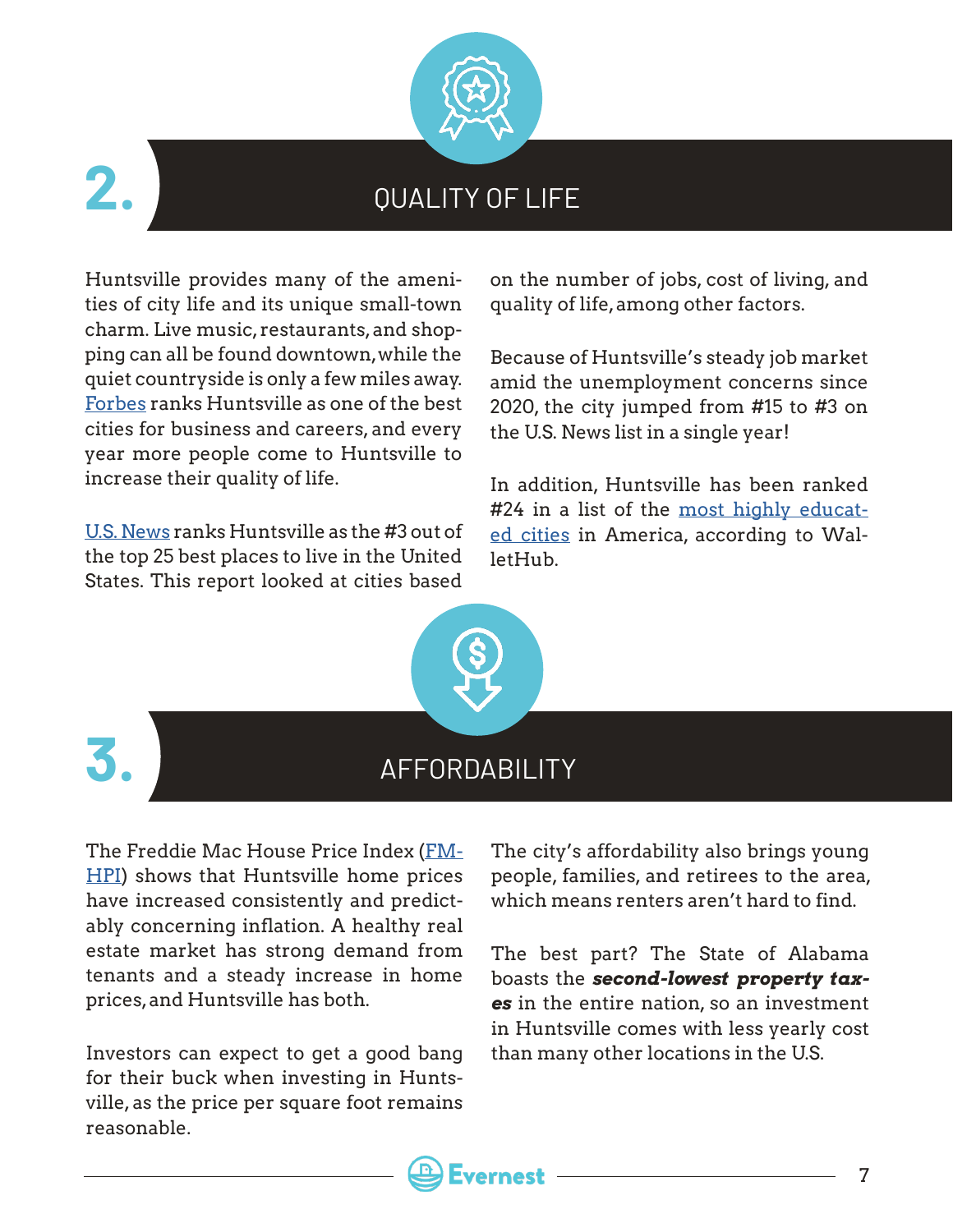



#### A GROWING ECONOMY

Huntsville is now officially the [largest city](https://worldpopulationreview.com/states/cities/alabama)  [in Alabama.](https://worldpopulationreview.com/states/cities/alabama)

The Huntsville Metro Area has experienced steady growth for the last decade and leads the U.S. in [2021 economic](https://hsvchamber.org/huntsville-leads-the-u-s-in-2021-economic-growth/)  [growth](https://hsvchamber.org/huntsville-leads-the-u-s-in-2021-economic-growth/). The influx of new jobs and businesses, such as technology and aerospace companies, coupled with the University System has helped Huntsville develop a thriving economy in the post-recession landscape.

Huntsville's economy has rapidly recovered from the pandemic, as more and more remote workers are moving to Huntsville for affordable housing and increased quality of life. Outside investors are also [liking](https://www.al.com/news/2021/08/report-huntsville-leads-nation-in-economic-recovery.html) Huntsville, seeing the expanding tech hub and aerospace industry, making it an attractive market for investors.

Aerospace technology, manufacturing, information technology, and defense are just some of the thriving industries making their home in Huntsville, and commerce continues to grow here as well. With more and more companies setting up shop in Huntsville, more residents will need homes.

The trends fueling economic growth in Huntsville show [no signs of slowing,](https://www.madeinalabama.com/2020/01/6-trends-fueling-alabamas-economic-growth-in-2020-and-beyond/) making Huntsville a great market for rental real estate investment. Predictions [esti](https://hsvchamber.org/wp-content/uploads/2019/02/2019-Economic-Outlook-Huntsville-Metro-Area.pdf)[mate](https://hsvchamber.org/wp-content/uploads/2019/02/2019-Economic-Outlook-Huntsville-Metro-Area.pdf) that the population of Huntsville will reach 530,000 by 2030. The Facebook data center and massive Toyota manufacturing facility are just two development projects that will attract more people to Huntsville for well-paying jobs. Additionally, the low cost of living makes Huntsville an attractive market for retirees.

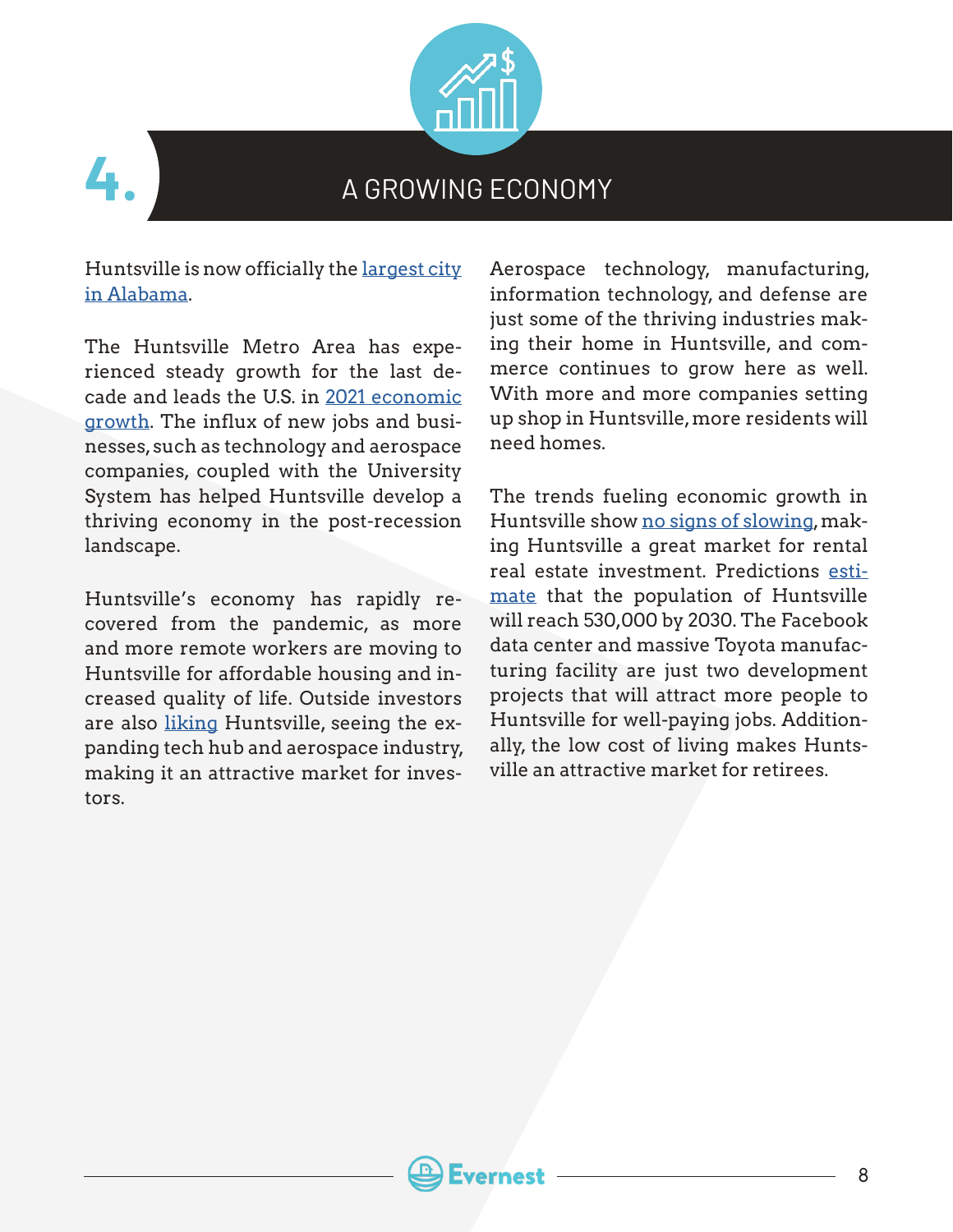## HUNTSVILLE REAL ESTATE MARKET **PREDICTIONS**

Smart investors realize that in unpredictable markets, fundamentals are everything. Alabama's low cost of living, relative stability, and low property taxes give any investor a solid foundation among the ups and downs of the market.

When it comes to Huntsville, Alabama, here are a few things you can expect as an investor:

- **Rental Rates Will Continue Rising:** The city of Huntsville is still growing. If the last few years are any indication, [rent prices should continue rising](https://www.rocketcitynow.com/article/news/local/huntsville-housing-prices-apartments/525-ed4acebd-e37b-497b-bbf9-68aff7e7cdb3), increasing the price-to-rent ratio and providing a larger ROI for investment properties in Huntsville, Alabama.
- **Home Values Will Hold Steady or Rise:** While real estate prices have risen steadily, Huntsville hasn't seen the euphoric price increases that some other areas of the U.S. have experienced. This means prices shouldn't see sharp drops anytime soon, making Huntsville a relatively safe place to invest your money.
- **The City Will Continue to Grow:** Considering the unemployment rates of the past few years, it's no wonder Huntsville is [growing quickly.](https://hsvchamber.org/huntsville-leads-the-u-s-in-2021-economic-growth/) The steady job market and dependable employers make it a safe place for employees seeking comfortable job prospects. Regardless of what happens in the broader market, demand for homes in Huntsville should stay steady with the influx of people moving there.
- **Interest Rate Increases will Change the Market:** Now that the Fed is [hiking inter](https://fortune.com/2022/05/05/federal-reserve-housing-market-mortgage-rate-economic-shock-cool-home-prices/)[est rates](https://fortune.com/2022/05/05/federal-reserve-housing-market-mortgage-rate-economic-shock-cool-home-prices/) back up, the number of buyers competing for the best mortgages will start decreasing. But for an investor with capital, this is the prime time to invest in a market like Huntsville, considering its low property taxes and overall affordability.

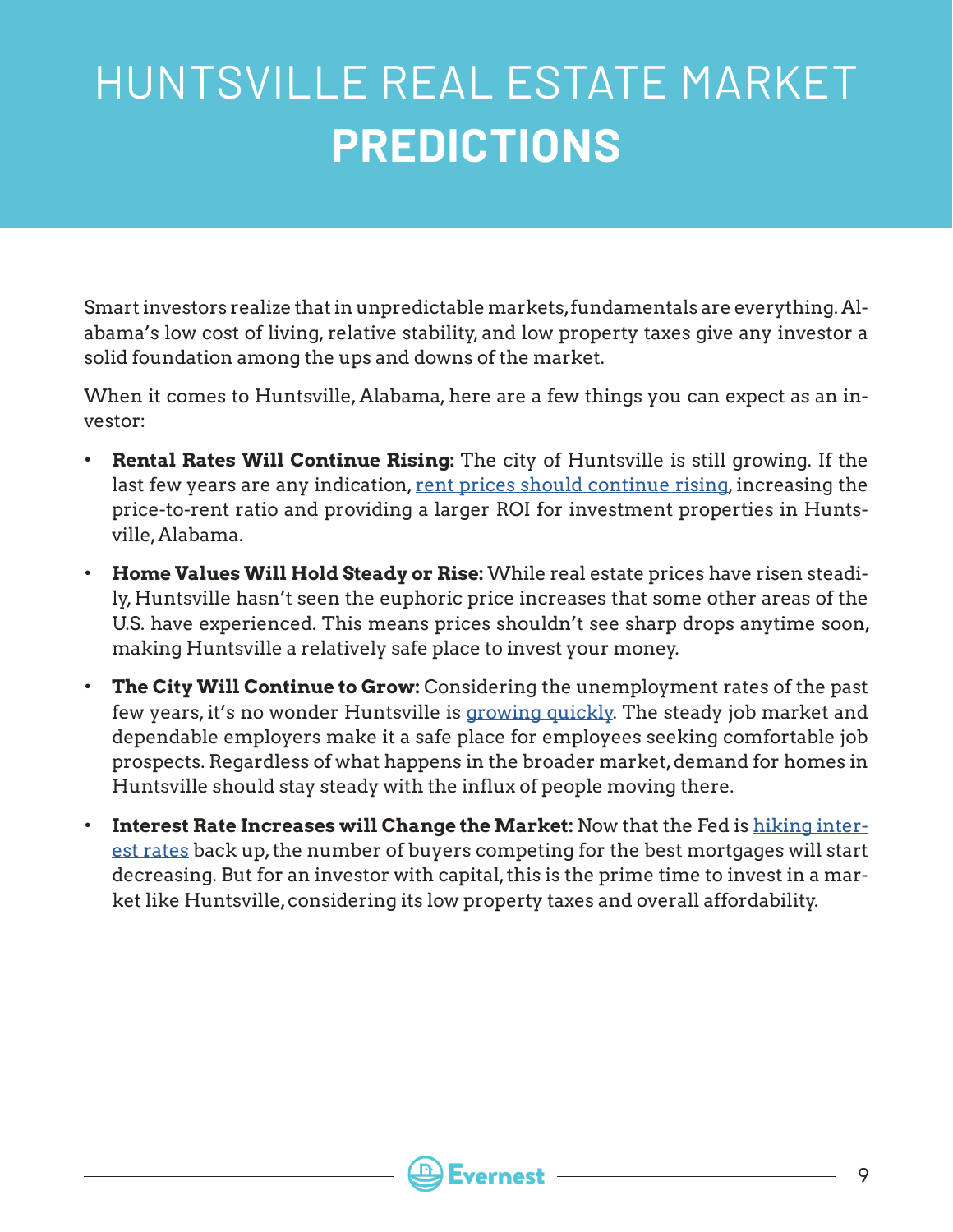## INVESTING **HAS ITS RISKS**

With any investment, there is always the possibility of risk. Some of the risks involved can be poor location, negative cash flow, dwindling inventory, and problematic tenants when it comes to real estate.

Luckily, Huntsville, Alabama, is an excellent location for real estate investing. The property is affordable, the region grows, and Alabama's legislation is landlord-friendly.

However, without risk, there is no reward. Plenty of investors make poor choices regarding investments and waste time and money, but luckily Evernest is here to help you avoid common mistakes in real estate investment.

Taking the chance with real estate investment can be daunting, but having a team of educated professionals around you is the best way to set yourself up for success, and the experts at Evernest are here to help you every step of the way.